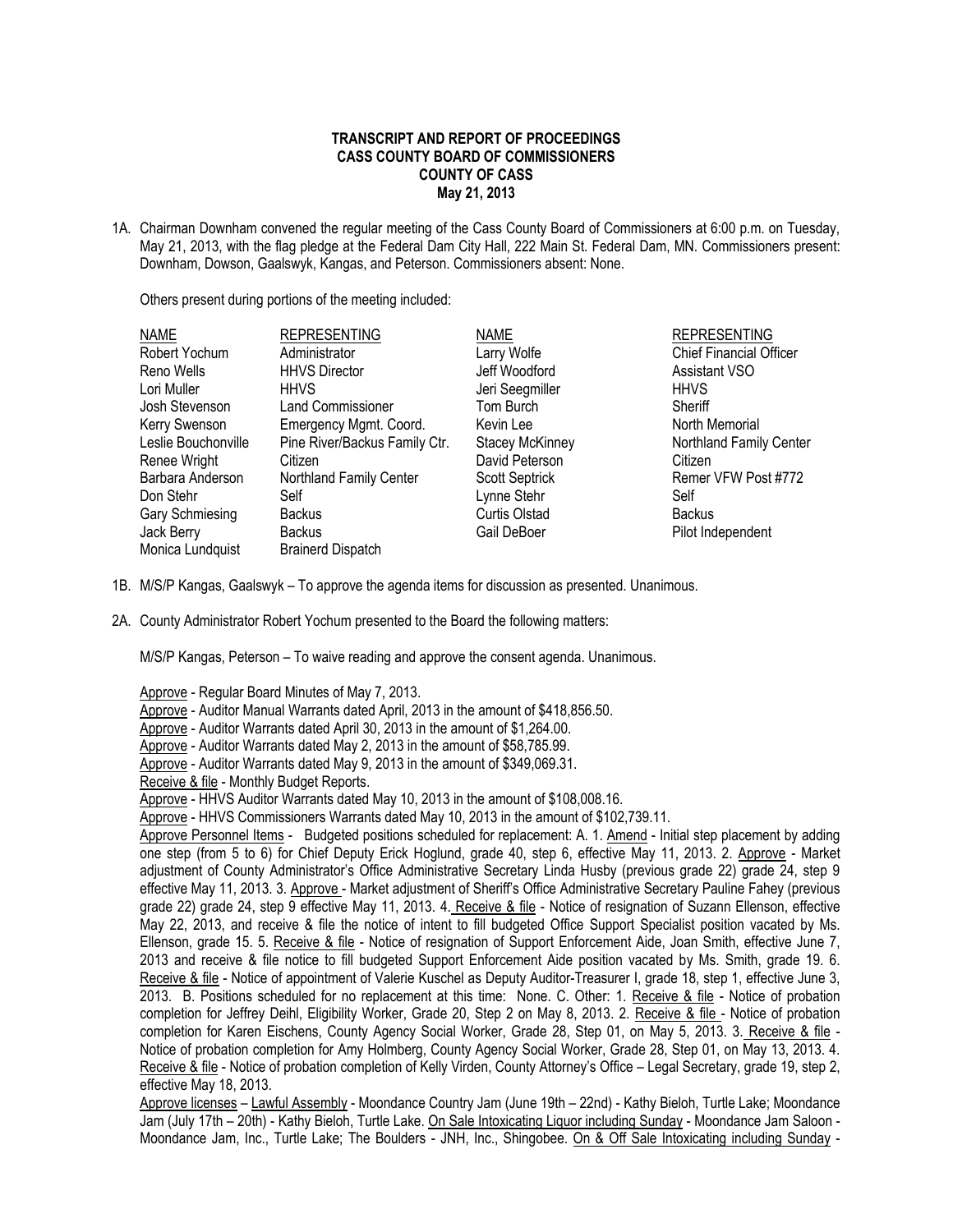Lazy Moon Backstage Bar - Moondance Jam, Inc., Turtle Lake. Temporary On Sale 3.2 Beer - Crooked Lake VFD Relief Assn (event date 7/6/13) - Brian Olds, Crooked Lake.

Receive & file - April 2013 Cass County EDC Activity Report.

Approve - Pay request for Cass County ARMER Project to DSC Communications in the amount of \$4,065.98.

Approve - Law Enforcement Contract with Moondance Jam, Inc. for Moondance Jam on July 17-21, 2013.

Board approval to assign Univar USA – chloride contractor responsibilities under the contract to Tri-City Paving.

Approve - Grant contract (#GRK%61039) between the State of MN Department of Human Services, Office of the Inspector General-Financial Fraud and Abuse Investigations Division and Cass County HHVS, acting as the Fraud Prevention Investigation Regional Administrative Agency for Cass, Hubbard, Todd and Wadena Counties from July 1, 2013 through June 30, 2015 in the amount of \$80,000.00.

Receive & file - 2013 Cass County Household Hazardous Waste Mobile Collection schedule.

Approve - Renewal of Minnesota Department of Labor and Industry Electrical Employer Registration and designation of Timothy N. Richardson as Power Limited Technicians (PLT) of record.

Approve - Pay request (Inv. #12-057.00-4) for Cass County Energy Upgrade Project to EDI in the amount of \$1,350.00.

Approve - Pay requests (Inv. #080491, and #080491) Enhanced-911 upgrade to Independent Emergency Services, LLC in the amount of \$132,812.47.

Approve - Auditor-Treasurer to utilize an electronic signature for contractual agreements from State of MN SWIFT (State Integrated Financial Tools).

M/S/P Kangas, Peterson - To award the Permit for Tract #1 (19-134-31; May Township) to Larry Converse for \$27.00. Award the Permit for Tract #2 (1-136-32; Poplar Township) to Robert Fire for \$200.00. Award the Permit for Tract #3 (29-138-32; McKinley Township) to Rodney Aker for \$30.00. Award the Permit for Tract #4 (10-140-25; Smoky Hollow Township) to Terry Mejdrich for \$25.00. No bid for Tract #5 (23-143-27; Boy River Township) and no bid for Tract #6 (13-143-28; Gould Township). These tracts will not be offered again. Unanimous.

| TRACT#         | PERMIT AREA     | <b>MINIMUM</b>   | <b>BIDDER</b>         |          |
|----------------|-----------------|------------------|-----------------------|----------|
|                | & ACRES         | <u>BID</u>       | <b>NAMES</b>          | BID      |
|                | 19-134-31(3ac)  | \$25.00          | <b>Larry Converse</b> | \$27.00  |
| $\overline{2}$ | 1-136-32 (26ac) | \$78.00 (\$3/ac) | <b>Robert Frie</b>    | \$200.00 |
|                |                 |                  | <b>Keith Corey</b>    | \$180.00 |
| 3              | 29-138-32 (3ac) | \$25.00          | Rodney Aker           | \$30.00  |
| $\overline{4}$ | 10-140-25 (8ac) | \$25.00          | <b>Terry Mejdrich</b> | \$25.00  |
| 5              | 23-143-27(21ac) | \$63.00 (\$3/ac) |                       | No Bid   |
| 6              | 13-143-28 (6ac) | \$25.00          |                       | No Bid   |

Approve - Request to Army Corp. of Engineers for aquatic invasive species program at Federal Dam.

Authorize - Cass County Land Department to enter into a short term lease agreement (\$40.00 first year of lease given the current land value being occupied) PIN# 50-028-3200 NW¼ of SW¼ Sect: 28 Twp: 137 Rge: 29 Limited to the portion of land occupied by the building, driveway, parking area, and improvements attached to building with Raymond Olson until the County Administered Land is sold at public auction in Section 28, Wilson Township.

3A. HHVS Director Reno Wells reported that a Veterans Service Officer (VSO) selection committee (consisting of the HHVS Director, County Administrator, HHVS Director of Business Management, and the two veteran representatives from the Health, Human, & Veteran Services Advisory Committee) met on May 14, 2013 to declare finalists for the VSO position and have scheduled six interviews for Friday, May 24, 2013. Mr. Wells also reported providing an update on the Veterans program to the Cass County HHVS Advisory Committee at their quarterly meeting of Monday, May 20, 2013. Director Wells introduced Assistant Veterans Service Officer Jeff Woodford who discussed his background, staff training status and recent Veteran unit activity throughout the county.

Veteran Scott Septrick inquired if there were any veterans on the selection committee for Veterans Service Officer position. Mr. Wells responded that three of the five member selection committee are veterans. Mr. Septrick also asked why he was not placed on this Board meeting agenda. Administrator Yochum responded by explaining the agenda process and related contact to date.

3B. Mr. Wells introduced County Team Leaders Lori Muller and Jeri Seegmiller who discussed the implementation of the new Intake Integration Project Plan between Cass County Public Health Nurses and Cass County Social Workers. Nurses and social workers assigned to four of the five teams will rotate intake duties to providing clients one intake experience regarding their initial requests or questions. The plan will increase the unification and cooperation between Cass County Public Health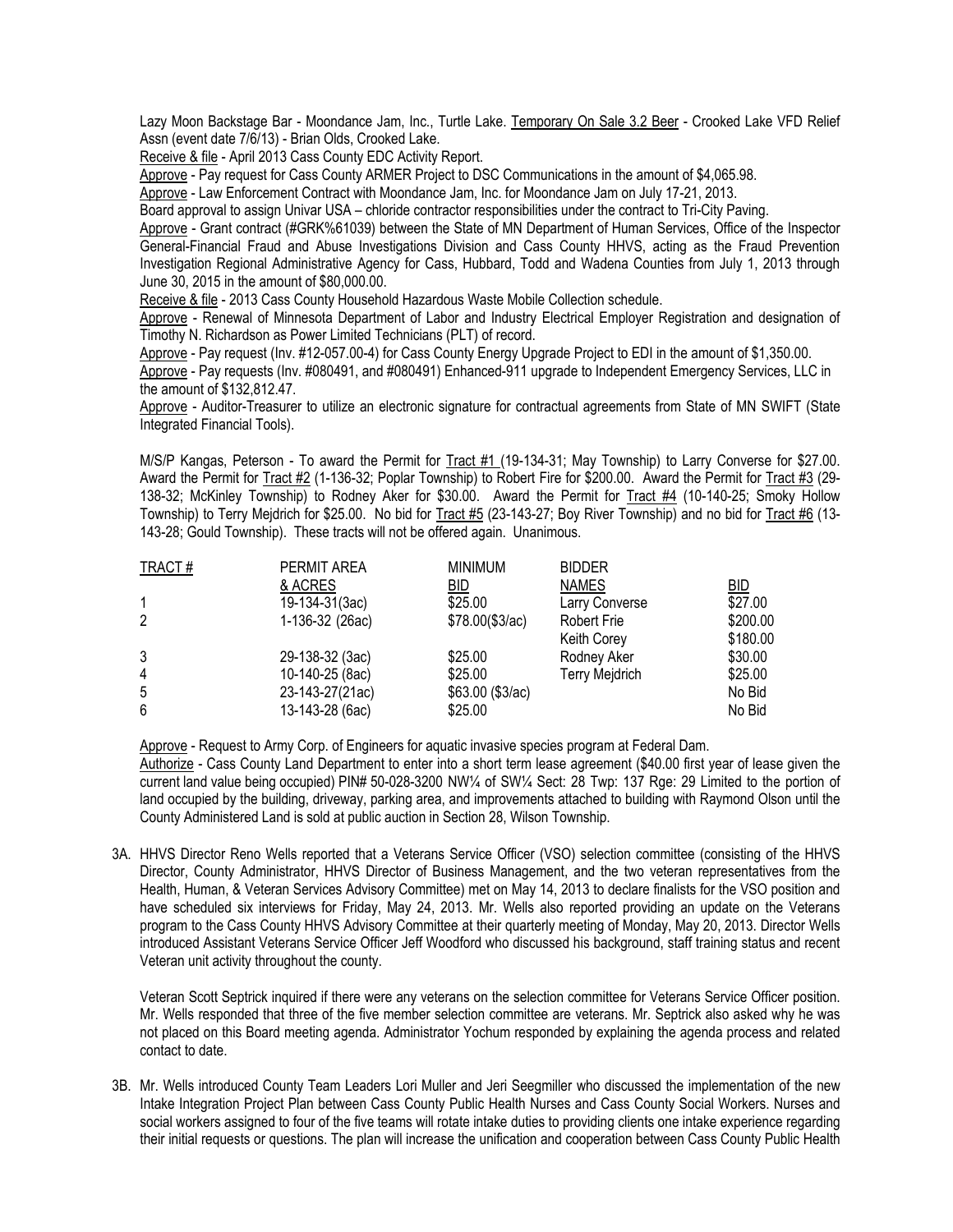and Social Services staff thus improving client services. The project also includes cross training for previously limited access to social service and public health computer systems. No Board action necessary.

- 4A. Pine River/Backus Family Center Director Leslie Bouchonville and Home Visitor Stacey McKinney from the Northland Family Center discussed the family center home visiting program which focuses on first time parents from pregnancy until the child turns three. Ms. McKinney shared one example of the program changing the life and generational cycle for a high risk parent. Ms. Bouchonville added that the program visits 15 families per family center per month. Present participation is the Pine River/Backus Family Center, the Northland Area Family Service Center, and the Pillager Family Center. Cass County Health, Human and Veteran Services provides similar home visiting services in the Walker and Cass Lake areas. No Board action necessary.
- 5A. Kevin Lee of North Memorial Ambulance presented the first quarter 2013 report for the Longville Ambulance Subordinate Service District (LASSD). Mr. Lee reported that LASSD transported or billed 47 patients vs. the budgeted amount of 55, and 51 patients during the same time period in 2012. Revenues were \$2,699 below budget due to deceased run volume, and the revenue deductions were 56.9% vs. the budgeted amount of 61.6%. Total expenses were \$3,515 under budget, and a net margin of 11.0%. Community involvement included attending the Cass County EMS Task Force Meeting in January, and the Cass County ARMER radio users meetings in January and March. Mr. Lee provided customer satisfaction comments specific to Longville received during the 1st Quarter, and added that the Brainerd region's overall patient satisfaction score was 93.18 with the national database mean score is 93.38. The Board thanked Mr. Lee for the update. No Board action necessary.
- 6A. Land Commissioner Josh Stevenson reviewed the history of the tax-forfeit distribution for the years from 1998 to 2012 to the County general fund, public schools, cities, and townships. Mr. Stevenson explained the statutory option to set aside tax forfeited land net proceeds and reported the 2012 allocations of 15 percent for reforestation, and 10 percent for maintenance of recreational areas. Mr. Stevenson also reported the 2012 Land Department revenue sources in the amount of \$3,568,815, and the 2011 fund balances.

Commissioner Dowson offered Resolution No. 26-13 moved its adoption, Commissioner Peterson seconded:

WHEREAS, Minnesota Statute 282.08 specifies that any county board may annually by resolution set aside no more than 30 percent of the tax-forfeited settlement for reforestation.

WHEREAS, Minnesota Statute 282.08 further specifies that any county board may annually by resolution set aside no more than 20 percent of the tax-forfeited settlement for acquisition and maintenance of county recreational areas.

WHEREAS, it is in the best interest of Cass County to promote reforestation and recreational development within the county.

THEREFORE, BE IT RESOLVED that 25 percent of the tax-forfeited settlement be set aside for reforestation, and 15 percent of the tax-forfeited settlement be set aside for maintenance of recreational areas.

Resolution No. 26-13 was adopted by majority vote Ayes: Downham, Dowson, Gaalswyk, Kangas, Peterson. Nays: None.

6B. Mr. Stevenson presented a summary of an Ad Hoc Committee (Kangas, Peterson) meeting of May 7, 2013 regarding the status of a land exchange proposal of 2,750 acres for the "Camp Lake" area in Trelipe Township with the MN DNR. The committee recommends that the County suspend interest in a land exchange at this time due to factors including: Township preferences not to change management on existing public land from County to MN DNR, the high cost of appraisals, staff time to assemble multiple exchange plots, and return on investment to the County trust. The Committee also recommends that the County share the difficulties of the land exchange process with the Office of Legislative Auditor, and the Cass County MN State legislative delegation.

M/S/P Dowson, Kangas - To accept the Ad-Hoc Committee's recommendations regarding a proposed Camp Lake land exchange with the MNDNR by suspending additional efforts, and sharing the difficulties of the land exchange process with the Office of Legislative Auditor, and the Cass County MN State legislative delegation. Unanimous.

7A. Sheriff Tom Burch and Emergency Management Coordinator Kerry Swenson presented an update on the Homeland Security Emergency Management (HSEM) final pay out of the flood event of June 2012 that included damages in excess of \$230,000.00. Mr. Swenson reported that the July 2012 windstorm event is still in the process of being closed out. Final payment to Cass County entities and one Township are scheduled for final payment in May of 2013. No Board action necessary.